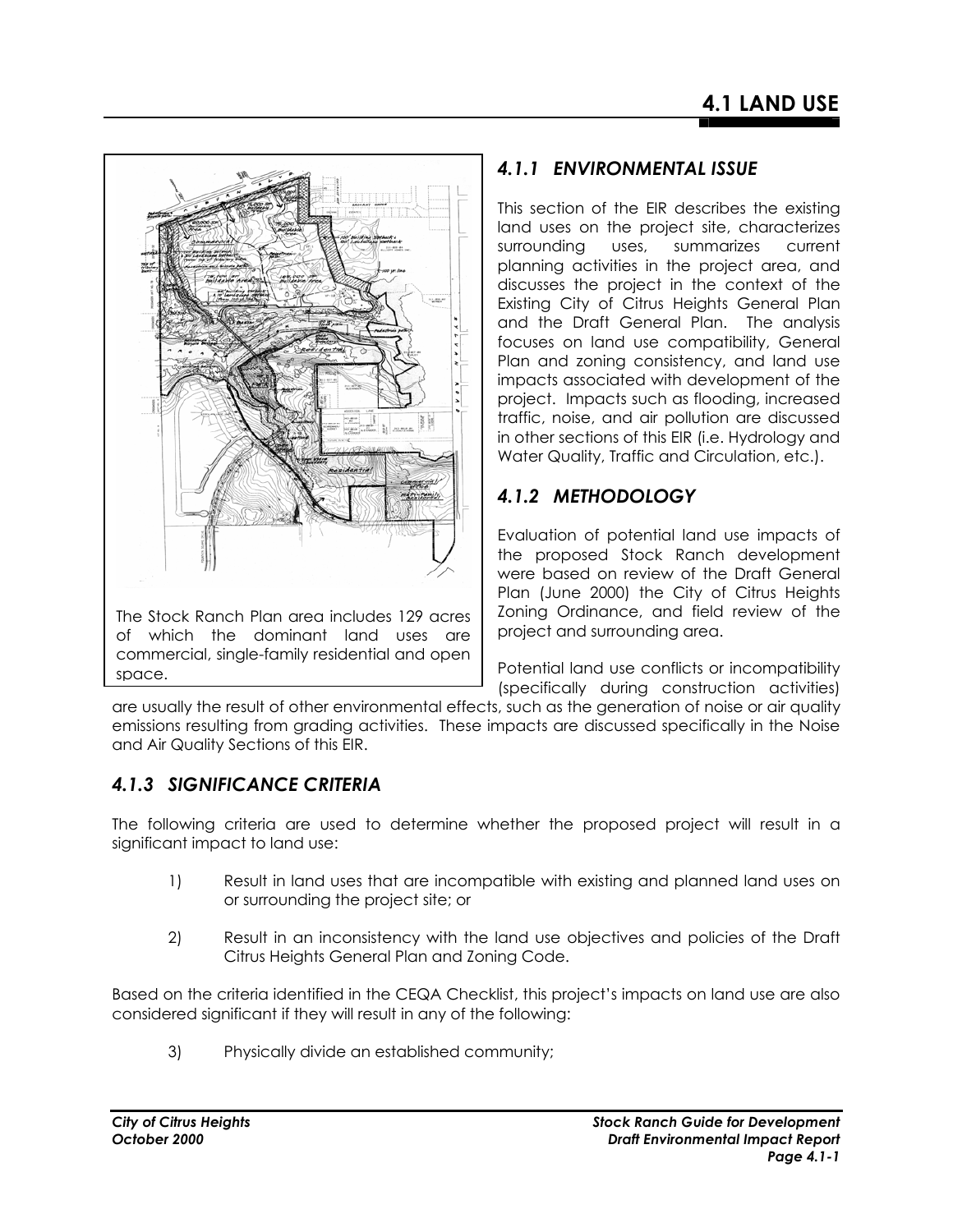- 4) Conflict with any applicable land use plan, policy, or regulation of an agency with jurisdiction over the project (including, but not limited to the Draft General Plan, community plan, or zoning ordinance) adopted for the purpose of avoiding or mitigating an environmental effect;
- 5) Conflict with any applicable habitat conservation plan or natural community conservation plan.

This section assesses the project's impacts using these criteria to determine whether significant impacts will result from implementation of the proposed project. It should be noted that the project is not located on prime agricultural lands and would not result in the loss of designated important farmland. Thus, no agricultural resource impacts are expected to occur as a result of the project and are not discussed further.

## *4.1.4 EXISTING SETTING AND BACKGROUND*

## **Incorporation of Citrus Heights**

For most of its history, Citrus Heights has been part of the unincorporated area of Sacramento County. As a result, Citrus Heights adhered to County land use policies and zoning regulations. The County adopted the Sacramento County General Plan (including the Citrus Heights Community Plan) to provide guidance for future development in the unincorporated community of Citrus Heights (Sacramento County, 1978). Following its incorporation in January 1997 the City adopted the Sacramento County General Plan as its General Plan. The City of Citrus Heights Zoning Code was adopted a year-and-a-half later (August 26, 1998). The City also began the process of preparing a new General Plan that would specifically capture the spirit of the newly incorporated City. The process has included community workshops, formation of a General Plan Advisory Committee and a community survey. A Draft General Plan was circulated for public review in June 2000 and is expected to be adopted in November 2000.

## **Existing Land Use**

**Citywide Context**: The City of Citrus Heights is approximately 95 percent buildout (i.e. approximately 5 percent of the land in the City limits is vacant and undeveloped.) Of the remaining vacant land, approximately one-quarter is within the Stock Ranch area making the project site the largest vacant piece of land remaining in the City of Citrus Heights.

**Project Site:** As described in Chapter 3.0, Project Description, the project site has been subject to a number of land use actions. The site's present General Plan land use designations per the Existing General Plan are Medium Density Residential, Industrial and Commercial.

The project site is currently undeveloped and contains a range of habitats including almond orchards, oak woodland riparian and non-native grassland. Portions of San Juan Creek and Arcade Creek and associated tributaries cross the project site. The Arcade Creek is a major dividing feature separating the project site into a northern and southern half. The Creek is unaltered (i.e. has not been straightened and/or concrete lined) and its corridor is characterized by Valley foothill riparian habitat. The Arcade Creek floodplain and open space corridor ranges from 120 to 200 feet in width with fingers of floodplain extending north and south. A number of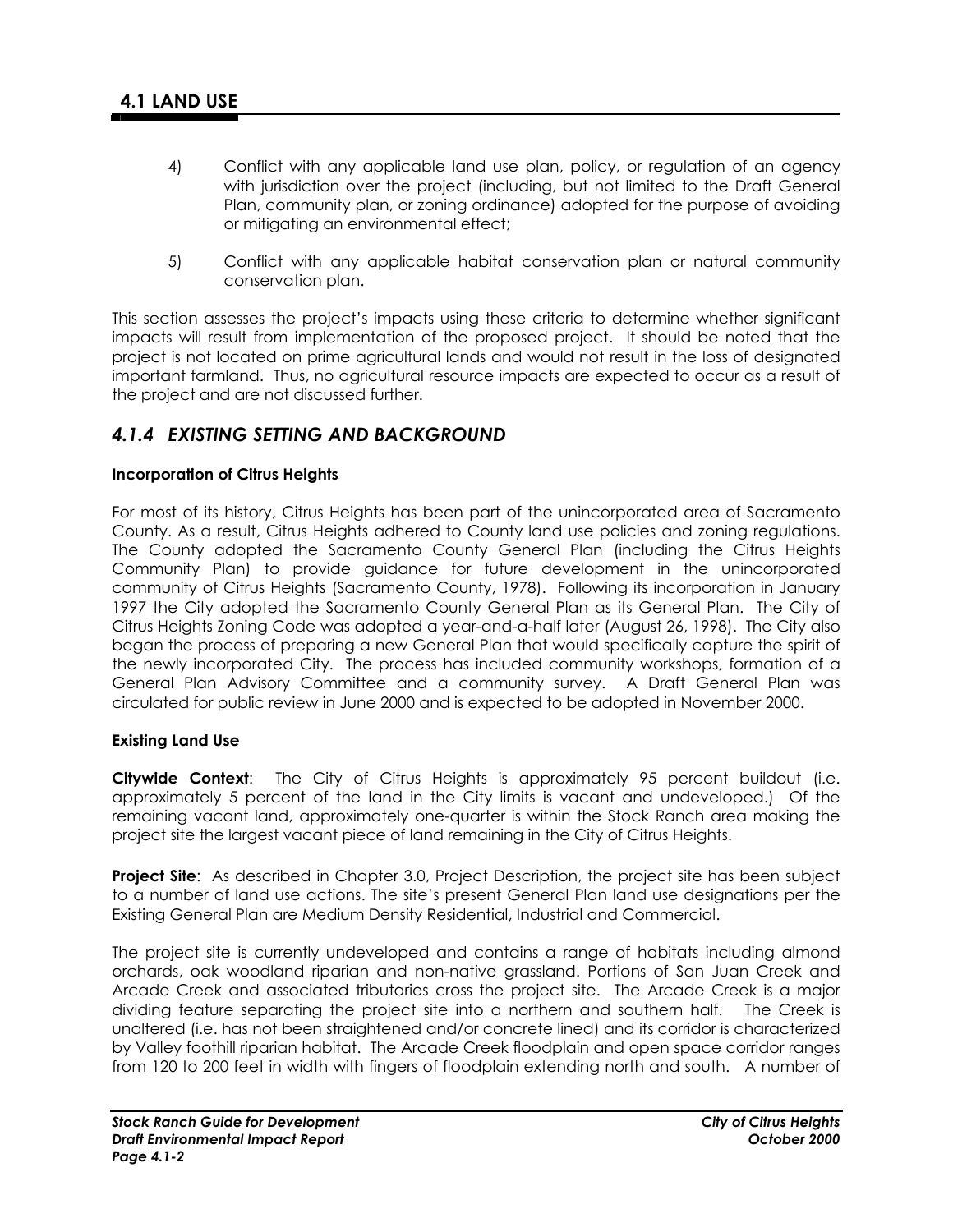old dirt roads traverse the Stock Ranch property. Past activities including recreational vehicle use, dumping, and grading have altered portions of the project site**.** 

**Adjacent and Surrounding Land Uses:** Land uses and zoning on adjacent and surrounding properties are illustrated in **Figure 3-3**. Land uses immediately adjacent to the site include:

- A master-planned residential subdivision north of Arcade Creek (the Crosswoods development) and a single-family residential subdivision south of Arcade Creek to the west;
- Large lot residential uses, multi-family residential uses and duplexes (Sylvan Estates) to the east;
- A senior assisted-living facility (Merrill Gardens), senior apartments (Vintage Oaks), and an Alzheimers care facility (Manor Care Health) to the south; and
- A vacant multi-family site across Stock Ranch Road south of the project site.

Surrounding (i.e. non-adjacent land uses) include:

- Single-family residential subdivisions across Auburn Boulevard to the north;
- A post office and the City of Citrus Heights City Hall to the south of the site and north of Greenback Lane along Fountain Square Drive; and
- A shopping center and a vacant theater complex to the south, east of Fountain Square Drive.

#### **Draft General Plan Land Use Designations for the Project Site**

The City's Draft General Plan identifies three land use designations on the project site: General Commercial, Low Density Residential and Open Space. They are illustrated in **Figure 4.1-1** and described below.

**General Commercial:** This designation provides for retail uses, services, restaurants, professional and administrative offices, hotels and motels, mixed-use projects, multi-family residences, public and quasi-public uses, and similar and compatible uses. The FAR for residential and nonresidential uses shall not exceed 0.6. Residential densities shall not exceed 20 units per net acre.

**Open Space:** This designation provides for outdoor recreational uses, habitat protection, agriculture, drainage features, public and quasi-public uses, and other areas typically limited for human occupation due to public health and safety features such as floodways or unstable soils or environmentally-sensitive features. The FAR shall not exceed 0.1.

**Low Density Residential (1 to 7 units):** This designation provides for single-family detached homes, secondary residential units, public and quasi-public uses, and similar and compatible uses. Residential densities shall be in the range of 1 to 7 units per net acre. The FAR for non-residential uses shall not exceed 0.4.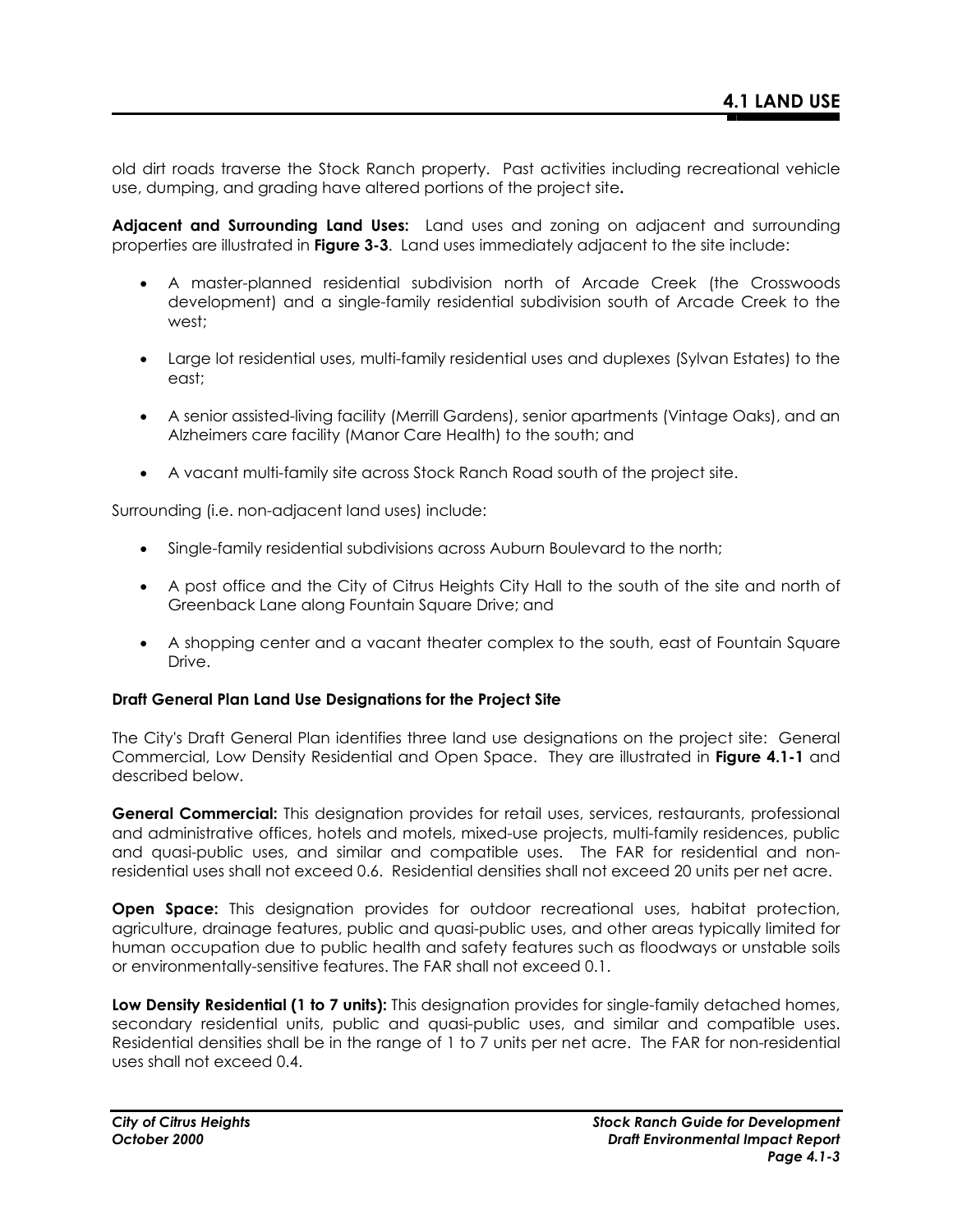

**Figure 4.1-1: Draft General Plan Land Use Map**

*Source: City of Citrus Heights, 2000a.*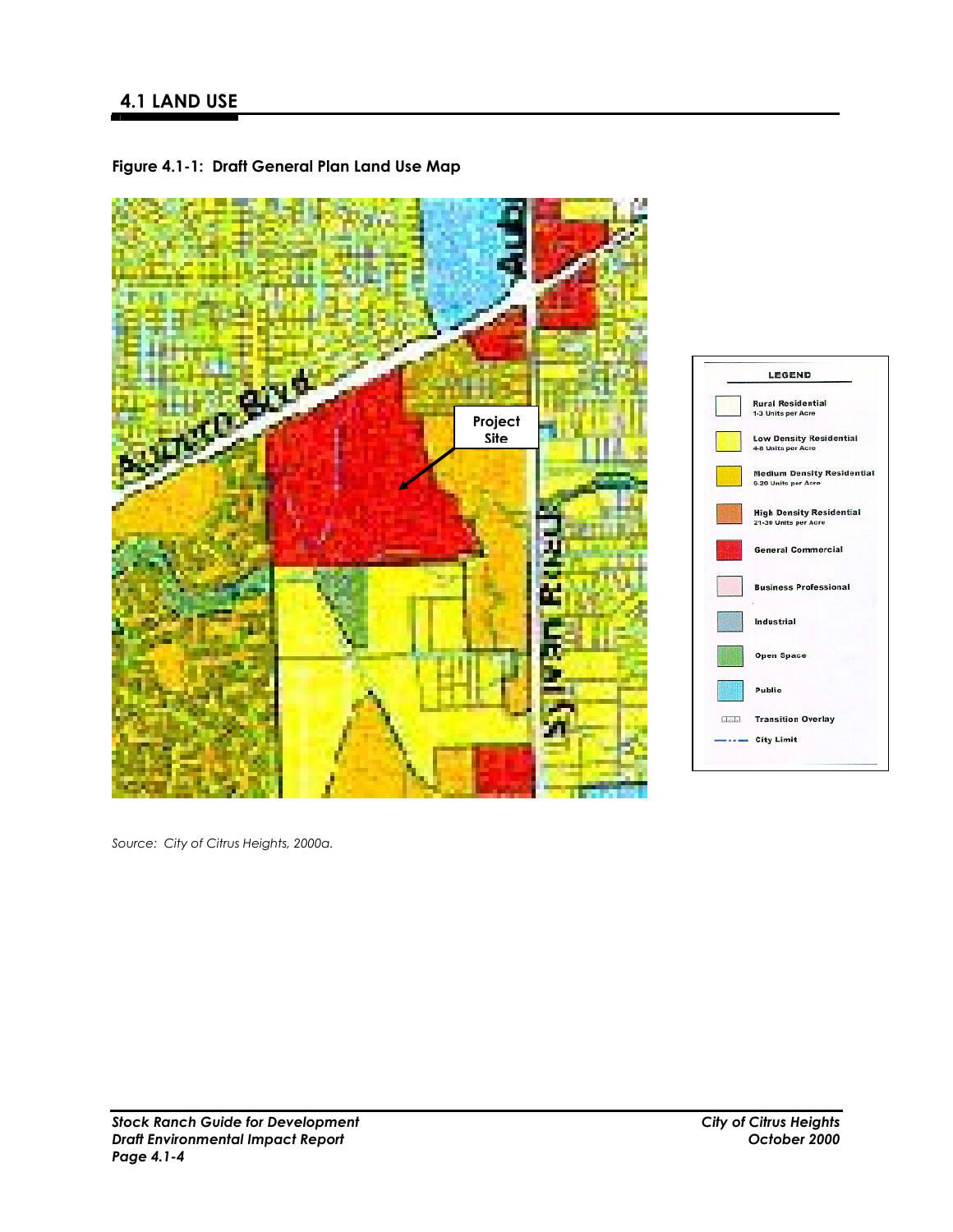## **Draft General Plan Land Use Designations for Lands Surrounding the Project Site**

**Medium Density Residential (8 to 20 units):** This designation provides for single family detached and attached homes, duplexes, triplexes, four-plexes, multi-family residential units, group quarters, public and quasi-public uses, and similar and compatible uses. Residential densities shall be in the range of 8 to 20 units per net acre. The FAR for non-residential uses shall not exceed 0.5.

**Public:** This designation applies to public and quasi-public facilities such as schools, hospitals, libraries, government offices, religious places of worship, meeting halls, and similar and compatible uses. The FAR shall not exceed 0.5.

## *4.1.5 PROJECT IMPACTS AND MITIGATION MEASURES*

#### **Project compatibility with existing and planned land uses**

**Impact 4.1.1** The proposed project would introduce commercial, single-family, multi-family residential and possibly office uses on a previously undeveloped site. Surrounding areas developed with residential uses could be incompatible with these uses. This impact is considered potentially significant. *Note: This impact is mitigated through the Development Standards contained in the Guide for Development. See Discussion below.*

The following discussion focuses on land uses adjacent to or surrounding the project, which may be affected by the proposed project. Land uses in the area that are not immediately affected by the project are not discussed.

**Crosswoods:** The Crosswoods development abuts the western property line of the project site. Crosswoods is a planned development project that contains several hundred units north and south of Arcade Creek. Arcade Creek, within the Crosswoods development, has been maintained in its natural state and draws upon the heavily wooded banks of the creek as a natural amenity throughout the development. A closed circulation plan (Crosswoods Circle) avoids through-traffic and maintains the quiet pedestrian-oriented character of the development.

**Discussion:** The project does not propose any structures or parking areas immediately adjacent to the Crosswoods development. The Development Standards for major tenants over 65,000 square feet adjacent to residential uses require a building setback of at least 100' between any structure and the property line. In addition, the Development Standards requires a landscape planter of at least 20' feet adjacent to the wetland preserve line.

The property line separating Crosswoods from Stock Ranch is buffered by a combination of open space and an existing mobile home parking area extending approximately 400 feet south of Auburn Boulevard. A five-acre open space/wetland preservation linear buffer varying in width from 125 feet to 200 feet wide separates the closest proposed building area on the project site from the Crosswoods. In addition, the project plan identifies a 100-foot building setback with 20' foot landscape setback from the open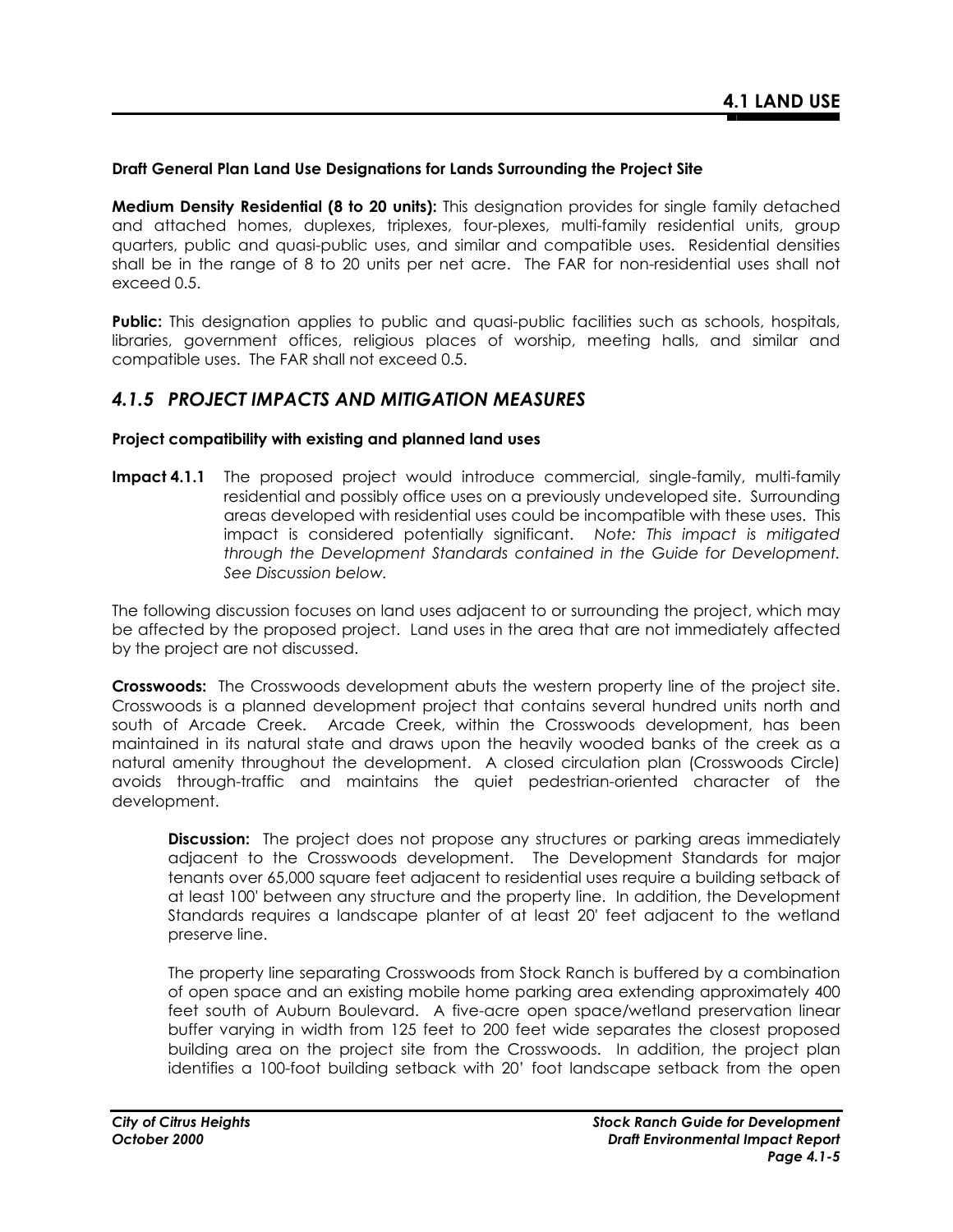space/wetland buffer. The wetland would be landscaped in accordance with the Design Guideline specifications for oak woodland. Tree types include Blue Oak, Live Oak, Valley Oak, and Foothill Pine as well as a variety of shrubs and groundcover. In total, therefore, the project would likely be setback a minimum of 270' feet from the eastern boundary of Crosswoods.

In terms of traffic, the Stock Ranch land use plan does not propose any access to the site from the west through the Crosswoods. No bike or pedestrian connections to Crosswoods are proposed. The project would preserve the Creek in its natural condition in keeping with its designation as a Special Planning Area (discussed in detail below). For these reasons, the proposed project is considered **compatible** with the Crosswoods development.



View along Woodside Lane.

**Special Planning Area (Sylvan Road - Woodside Lane):**  The project site surrounds the Sylvan Road - Woodside Lane Special Planning Area (SPA) on the north, west and south. A few homes on large lots are developed along Woodside Lane. Livestock graze on acreage adjacent to the homes providing a semi-rural atmosphere.

**Discussion:** Woodside Lane currently dead-ends at the project site's eastern boundary. The project does not propose access from this road, although it will be designed to allow a future connection should development occur on Woodside Lane. Only emergency vehicles would be able to enter the site

from Woodside Lane. The proposed land use map includes a setback of approximately 20 feet from the Stock Ranch property line (to the north, south, east and west of the SPA enclave). The project proposes Single Family Residential development surrounding the SPA. The Development Standards require single family (attached and detached) housing to comply with the City of Citrus Heights setback and yard standard standards as set forth in the City's Zoning Ordinance. In the event that commercial uses are

developed on the parcels within the "Sylvan Commerce District" zoning to the south of the SPA, the Development Standards require a building setback of at least 75' between any structure and the property line. In addition, a landscape planter of at least 20' is required between any paving and the property line. The combination of setback and proposed single-family residential development would provide an appropriate transition in development densities from east to west towards Stock Ranch Road. Therefore, the project is considered **compatible** with the SPA.



Apartments at the northeast corner of Woodside Lane and Sylvan Road.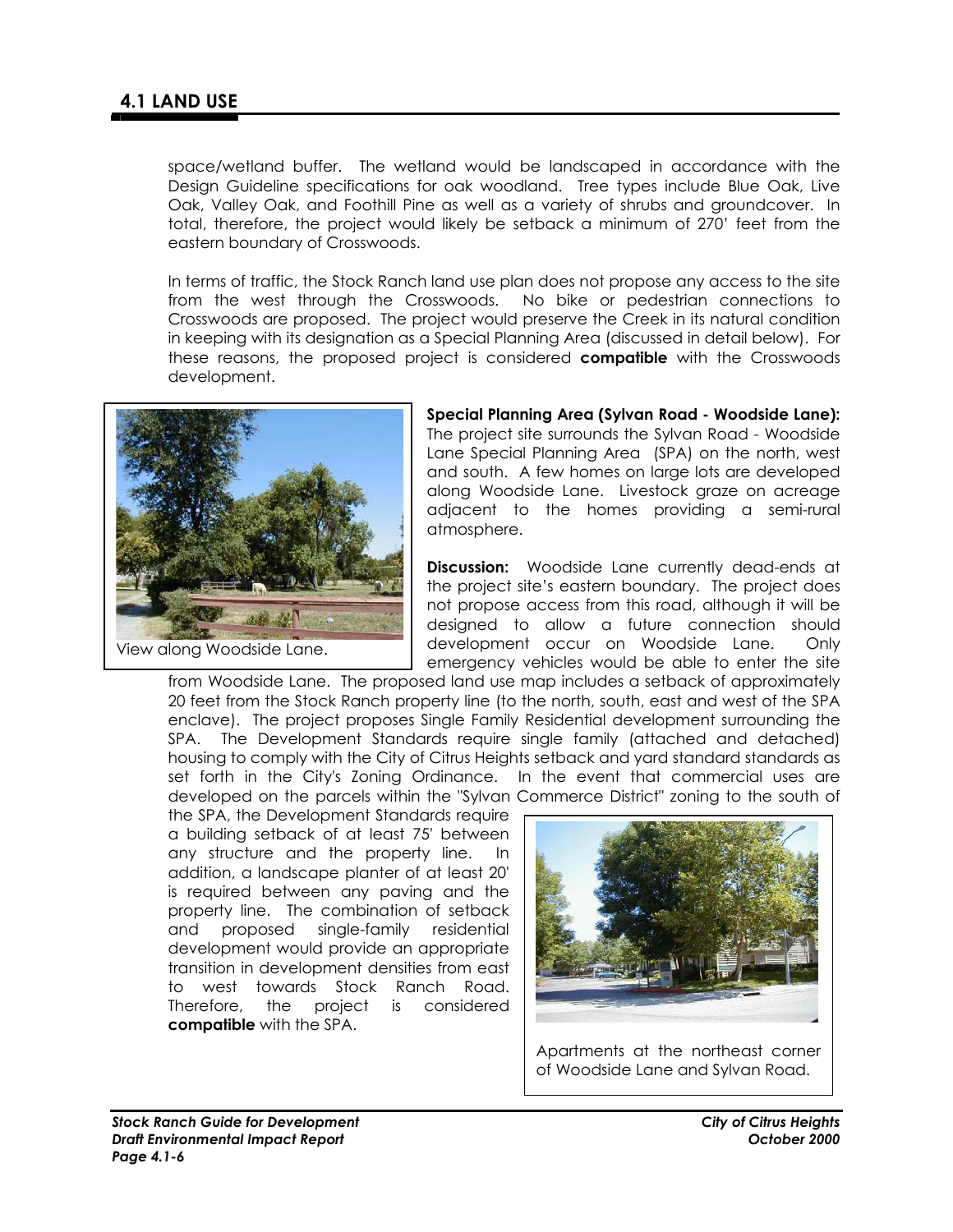**Apartments west of Sylvan and north of Woodside Lane:** An apartment complex abuts the eastern boundary of the project site. This multi-family development is directly to the east of the proposed commercial portion of the Stock Ranch property. The complex is a high-density development (RD-20 zone) and includes dense landscaping and the amenity of Arcade Creek.

**Discussion:** The project plan includes a 100' foot setback for commercial buildings on the project site west of the complex in keeping with the Development Standard which requires a building setback of at least 100' feet between any structure over 65,000 sq. ft. and the property line. The Development Standards also require a landscape planter of at least 20' adjoining the property line. In addition, a 20' foot landscape buffer would screen views of the project from the complex to the east. All total, a minimum of 120 feet would separate the two uses. A minimum 6' foot high masonry wall would also be required as part of the development – the exact height will be determined at time of development. Therefore, the project is considered **compatible** with the apartments to the east of the project site.

**Sylvan Estates:** A mixture of single-family residential units (RD-10) and duplexes (RD-20) are located east of the Stock Ranch property north of Arcade Creek and south of Auburn Boulevard. Sylvan Estates includes development of primarily single-family homes. In addition, several lots in the western portion of the property are developed with duplexes.

**Discussion:** Approximately six lots in the Sylvan Estates development abut the Stock Ranch eastern property line. The Development Standards require a building setback of at least 100' feet between any structure and the property line as well as a landscape planter of at least 20' between any paving and the property line. As a result, no building would occur within a minimum of 100' feet from residents in Sylvan Estates. Furthermore, the Development Standards require a building setback of at least 100' between any loading dock and the property line. No vehicular access to the project is proposed through this neighborhood. Therefore, the project is considered **compatible** with Sylvan Estates.

**Merrill Gardens, Vintage Oaks and Manor Care Health:** A variety of recently developed senior housing is located south of the project site. Merrill Gardens is located south of Stock Ranch Road approximately 200 feet west of Sylvan Road. Merrill Gardens is a three-story retirement community providing assisted-living for residents. To the west of Merrill Gardens is the Vintage Oaks apartment complex. Vintage Oaks is a retirement-oriented community of apartments for seniors. South of the project site is a Manor Care Health facility that provides care for Alzheimers patients. The facility is surrounded on the west, north and east by the Stock Ranch property and fronts onto Stock Ranch Road on the south.

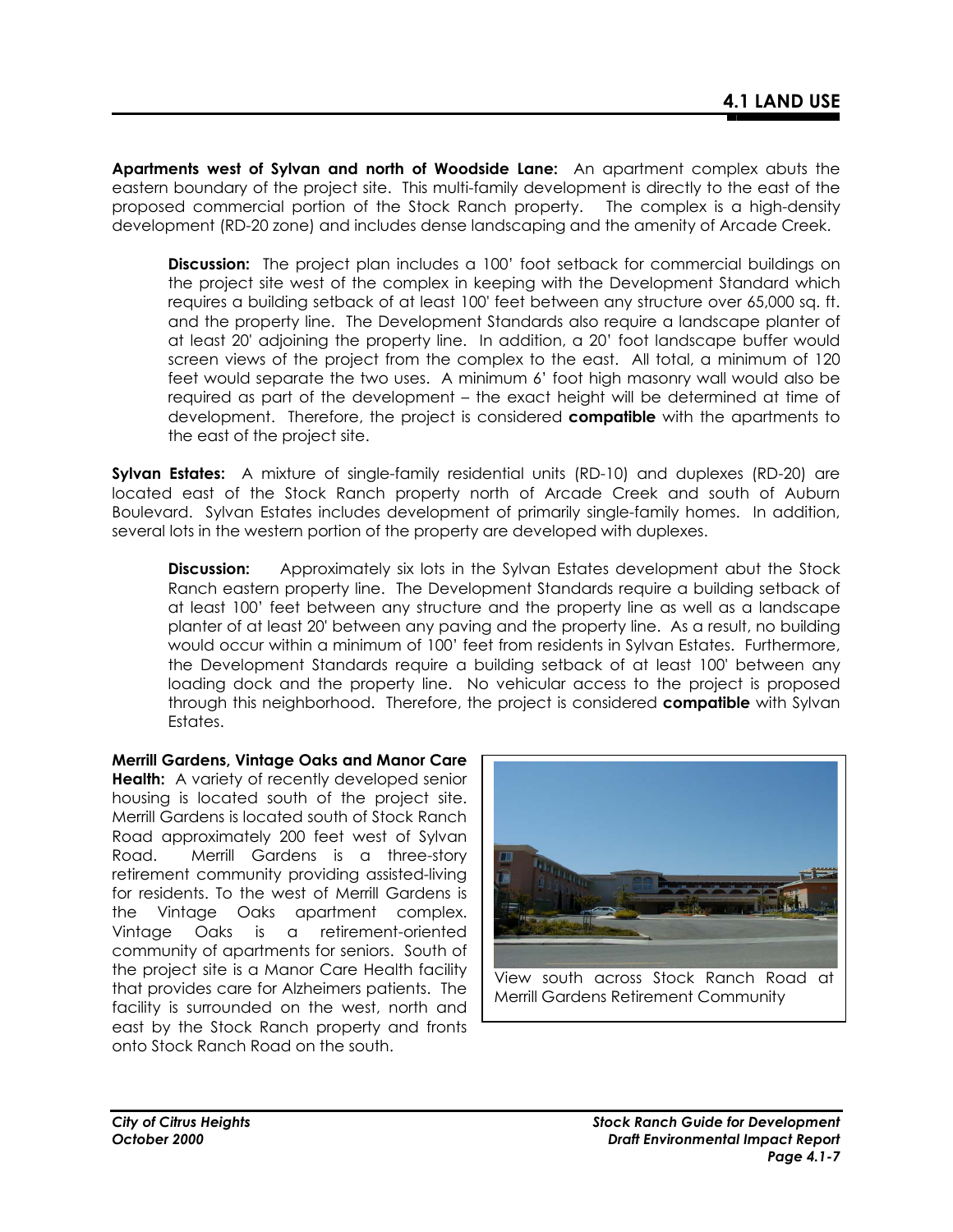**Discussion:** A good portion of uses to the south of the project site are senior living quarters. All are high-density developments (RD-20 zone). As retirement and health care facilities, they are by nature sensitive land uses. Noise, light, and glare in particular can present nuisances to residents desiring a tranquil environment. The project proposes single family residential uses (or as an option, a cluster development to the west and north of the Manor Care Health facility. The Development Standards require that singlefamily residential housing must comply with the City of Citrus Heights setback and yard standards as set forth in the City's Zoning Ordinance. The Development standards specify that residential edges must be landscaped with planting treatments on the project side of fences separating the project site from adjacent uses. One tree planting is required for every 15 linear feet of property line.



View of Manor Care Alzheimer's facility on the north side of Stock Ranch Road.

The Manor Care facility is setback from all property lines as well as Stock Ranch Road. The facility has also been constructed slightly below grade that helps provide a degree of buffering from surrounding uses. As a neighboring use, the project provides a lower density (8 units/acre) of residential uses to serve as a transition north and west from these higher density senior complexes. Therefore, the single family residential uses proposed would be **compatible** with the Manor Care facility as well as the Vintage Oaks and Merrill Gardens retirement communities to the south.

The eastern property line of the Manor Care facility borders on a parcel proposed for

Commercial/Office and Multi-Family Residential (Sylvan Commerce Districtible zoning). Multi-family would be consistent with the Merrill Gardens development directly to the south of this parcel. According to the Development Standards, multi-family housing must comply with the City of Citrus Heights setback and yard standards as set forth in the City's Zoning Ordinance. No setbacks or buffer areas are depicted on the land use plan for this parcel. However, the Development Standards specify a building setback of at least 75' between any structure and the property line for shops, pads and specialty under 30,000 sq. ft. In addition, a landscape planter of at least 20' adjacent to the property line is required. The Development Standards also require a building setback of at least 100' between any loading dock and the property line. Further, this parcel is located in Landscape Zone D, which requires planting treatments on the project side of the fence to screen the project from adjacent uses. Therefore, based on the setbacks and landscaping requirements, commercial uses would be considered **compatible** with the Manor Care facility.

**Stock Villages and Stock Village:** A multi-family development known as Stock Villages (RD-20 zone) is located west of the Manor Care Health facility on the west side of Stock Ranch Road as it curves to the northwest. West of this development is a single-family residential development, Stock Village (RD-7 zone). Both developments have been constructed in the last several years and are characterized by modern architecture and newly installed landscaping.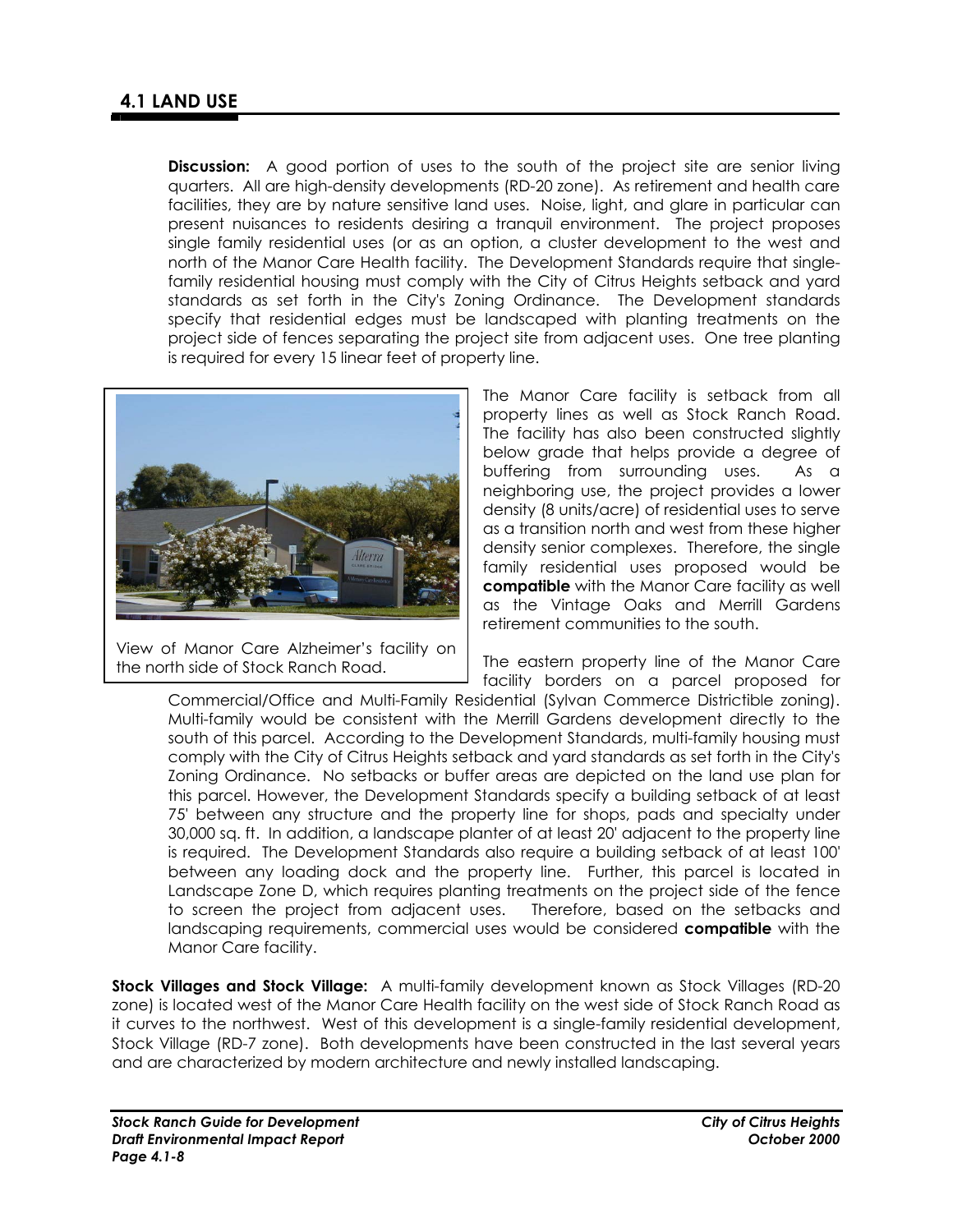**Discussion:** The project proposes single-family residential development south of Arcade Creek along Stock Ranch Road east of Stock Village and Stock Villages. Proposed densities in this area of the project would be approximately 8 gross units per acre. This density would be similar to the Stock Village development and lower than the Stock Villages multi-family development. A proposed open space buffer adjacent to the east side of Stock Ranch Road also provides buffering between uses on the project site and portions of Stock Villages and Stock Village. Therefore residential uses proposed on the project site would be **compatible** with surrounding residential development. Vehicular access is proposed from an extension of Fountain Square Drive between Stock Village and Stock Villages. Due to the configuration of these developments (i.e. walls buffering backyards from the proposed extension), the extension of Fountain Square Drive would not interfere with access to these neighborhoods.

**Arcade Creek:** Portions of San Juan Creek, Arcade Creek and associated tributary drainages traverse the project site. Arcade Creek is the primary east-west waterway that separates land uses in the north portion of the plan area from those in the south. The width of the Arcade Creek floodplain and open space corridor ranges from 120 to 200 feet in width with fingers of floodplain extending north and south.

> **Discussion:** Arcade Creek provides a natural division of the project site north and south. Approximately 27 acres of the plan area is within the Arcade Creek and San Juan Creek floodplains. Two distinctive development scenarios are identified on the project plan with the Creek as the dividing line. Commercial uses are the predominant land use proposed north of the Creek with some recreation and open space areas along Arcade Creek and a tributary east



of the project's western property line. South of Arcade Creek, residential development prevails with a mixture of both single and multi-family housing. Park and open space, and potentially a small amount of commercial/office (Sylvan Commerce Districtible zoning) make up the remainder of the southern portion of the project plan.

Arcade Creek, and the surrounding floodplain, provides a natural buffer to separate uses that may otherwise pose challenges if located directly adjacent to each other (e.g. the proposed commercial and single family residential uses). The Stock Ranch project has been designed to orient to and take advantage of the extensive network of open space, of which Arcade Creek is the most prominent and visible element. The open space network proposed for the Stock Ranch site consists of, at a minimum, approximately 32 acres of dedicated land, including floodplain and wetland preserve. No roadways or buildable areas are located within the boundaries of the floodplain. Moreover, the Development Standards for Arcade Creek require a building setback of at least 100' between any building and the edge of the floodplain. In addition, a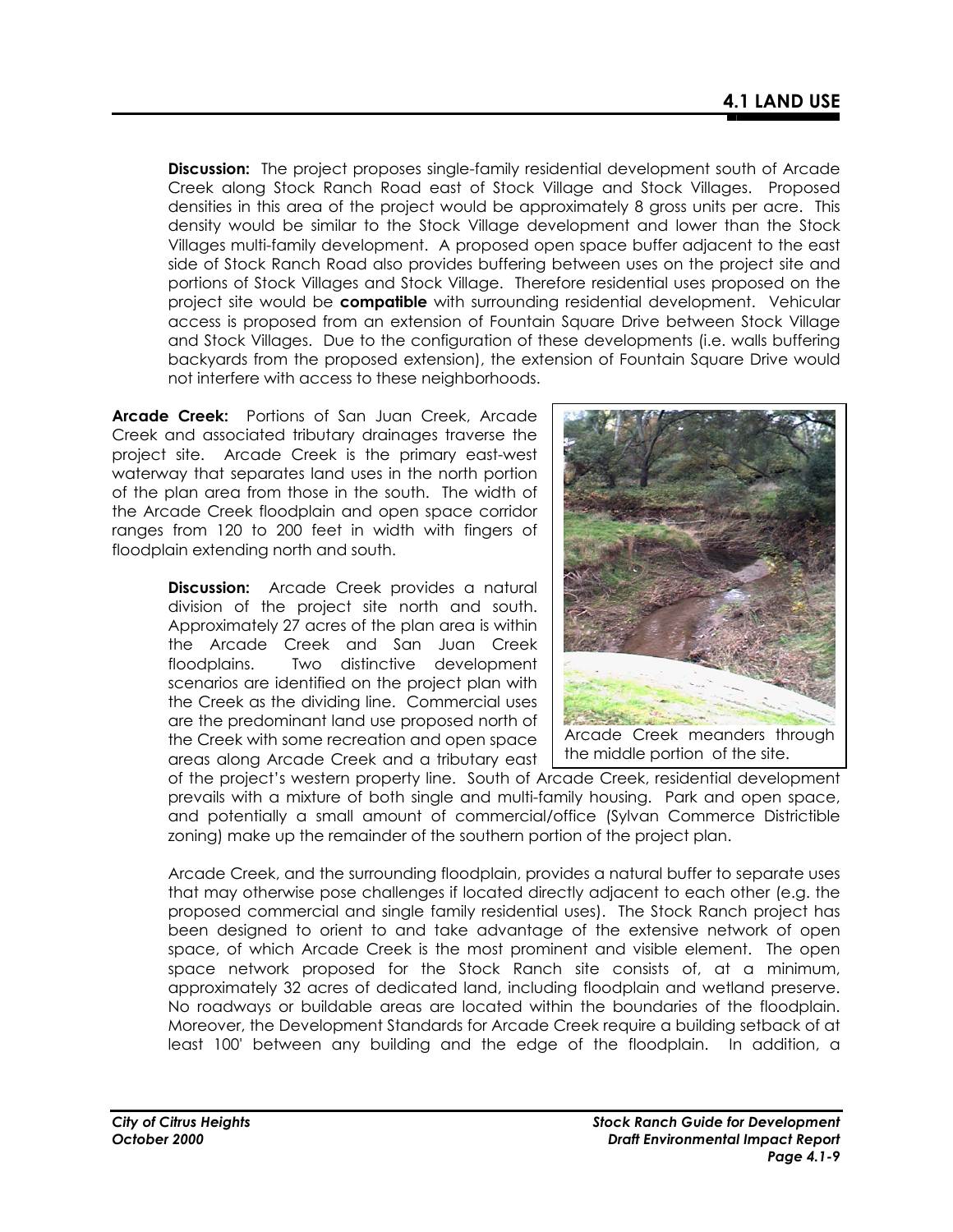landscape planter of at least 25' between any paving and the edge of the floodplain is required.

For the westside tributary on the north side of Arcade Creek, a building setback of at least 100' between any structure and the bank of the tributary is required. Additionally, the Development Standards require a landscape planter setback of at least 20' adjoining the eastern boundary of the wetland preserve. The provisions of the Development Guide are sufficient to ensure that the proposed project is **compatible** with Arcade Creek and its associated tributaries.

**Auburn Boulevard:** The northern boundary of the project site fronts on the south side of Auburn Boulevard. The north side of Auburn is developed with low-density (RD-5 zone) single-family residential uses. This neighborhood is well established and is setback from Auburn Boulevard by a landscaped median and frontage road. Auburn is a four-lane thoroughfare that aligns southwest/northeast north of the project site.

**Discussion:** Auburn Boulevard will provide the primary access to the northern commercial area. The project plan includes three points of ingress/egress to Stock Ranch along Auburn Boulevard.

The northern portion of the property is screened in some areas by existing stands of trees adjacent to Auburn Boulevard. The Development Standards require a landscape planter of at least 50' between any structure or paving and the edge of curve line. The Development Standards also require landscaping along Auburn Boulevard. The Design Guidelines specify that large canopy shade trees and ornamental trees should be planted to maximize visual appeal.

Auburn Boulevard is approximately 165 feet wide. Combined with the project setbacks (50 feet) as well as the median and frontage road (approximately 20 feet) on the north side of Auburn Boulevard, residential uses north of Auburn Boulevard will be setback a minimum of approximately 235 feet from commercial structures. Additionally, landscape treatments will visually enhance and screen the project site from residential uses to the north. Therefore, the project is considered **compatible** with residential uses to the north.

**Fountain Square Drive:** The hub of City government and administration is located south of the project site on Fountain Square Drive. In addition, a post office is located north of City Hall creating the atmosphere of a civic center.

**Discussion:** The location of the City government facilities and a post office south of the project site provides the opportunity for linkage with Stock Ranch. The extension of Fountain Square Drive (not a part of this project) will provide a connection between development on the project site and City Hall and the post office. The civic center (not part of the site) will provide an anchor at the south end of the project area near Greenback Lane while the commercial development on the northern half of the project site will anchor the project to Auburn Boulevard. Connection of civic uses with the project site is considered **compatible** and complementary to the expansion and development of the civic area of the City.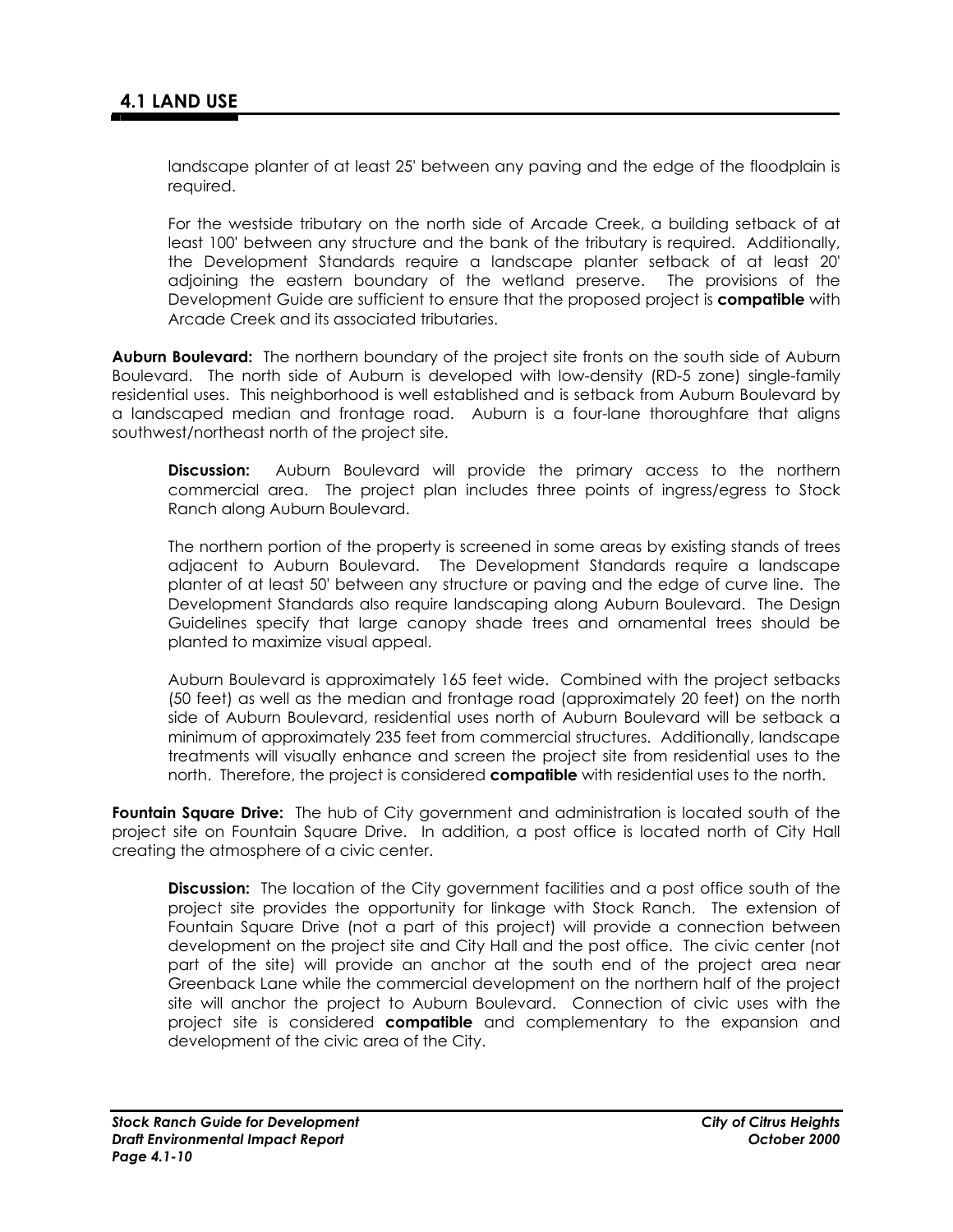**Sylvan Road/Stock Ranch Road Intersection:** A "finger" of the project area extends south of Stock Ranch approximately 425 feet along the west side of Sylvan Road. This piece of property is approximately 175 feet wide and 1.8 acres and is bordered to the west by Merrill Gardens and to the east by Sylvan Road. The southern tip is adjacent to an existing shopping center.

**Discussion:** The portion of the project site south of Stock Ranch Road is designated as a Sylvan Commerce District Zone and would allow either commercial/office or multi-family development. Based on the dimensions of the parcel, it would most likely be developed with a commercial strip that would be accessed either from the north off of Stock Ranch Road or from a connection to the parking lot of the existing commercial center to the south and east. The Development Standards require a building setback of a least 20' from any structure and the right-of-way line for Sylvan Road and Stock Ranch Road. Commercial development on this site would be **compatible** with the shopping center located south of the project site and Merrill Gardens to the west.

## **Project Consistency with City of Citrus Heights Zoning Ordinance**

**Impact 4.1.3** The proposed project will require rezoning in order to be consistent with the City of Citrus Heights Zoning Code. Currently the proposed zoning is inconsistent with the Zoning Code. *Note: This impact can be mitigated to less than significant. See discussion below.* 

The City of Citrus Heights Zoning Code provides specific development and land use standards for land within the City. The purpose of the Code is broad and includes the regulation of building usage, building size, setbacks, signage, intensity, etc. The project site includes several zoning designations that allow for a mix of uses. Below is a description of zoning designations for the project site.

**Project Site:** The project is currently zoned MP (Industrial - Office Park), SC (Shopping Center), RD-20 (Residential Density - 20 Units per acre), RD-7 (NS) (Residential Density 7 units per acre with Natural Stream overlay zone), O (NS) (Recreation General Purpose with Natural Stream overlay zone), MP (NS) (Industrial Office Park with Natural Stream overlay zone), O (Recreation General Purpose) and RD-20(NS) (Residential Density 20 units per acre with Natural Stream overlay).

The proposed project includes the rezoning of the project site to a designation of "SPA-Special Planning Area." The SPA designation in the Citrus Heights Zoning Code provides for the adoption of site- or project-specific zoning and development standards which implement the General Plan but may differ from standard zones. In the case of the proposed project, the SPA zoning would incorporate the Stock Ranch Guide to Development, which would provide land use regulations and development standards (except in those instances where the Guide to Development references the City's Zoning Code). *Note: The existing "Stock Ranch SPA*  refenced in Section 235-35 of the *Zoning Code would be repealed and replaced by the proposed project.* 

**Surrounding Properties:** The proposed project is surrounded by a variety of zoning designations (see **Figure 4.1-1**). Properties to the west of the project site are zoned RD-30 (PD) (Residential Density - 30, Planned Development), RD-5, and RD-7. Uses to the south are zoned RD-7 and SC. To the east, uses are zoned RD-20 in addition to the SPA enclave along Woodside Drive. To the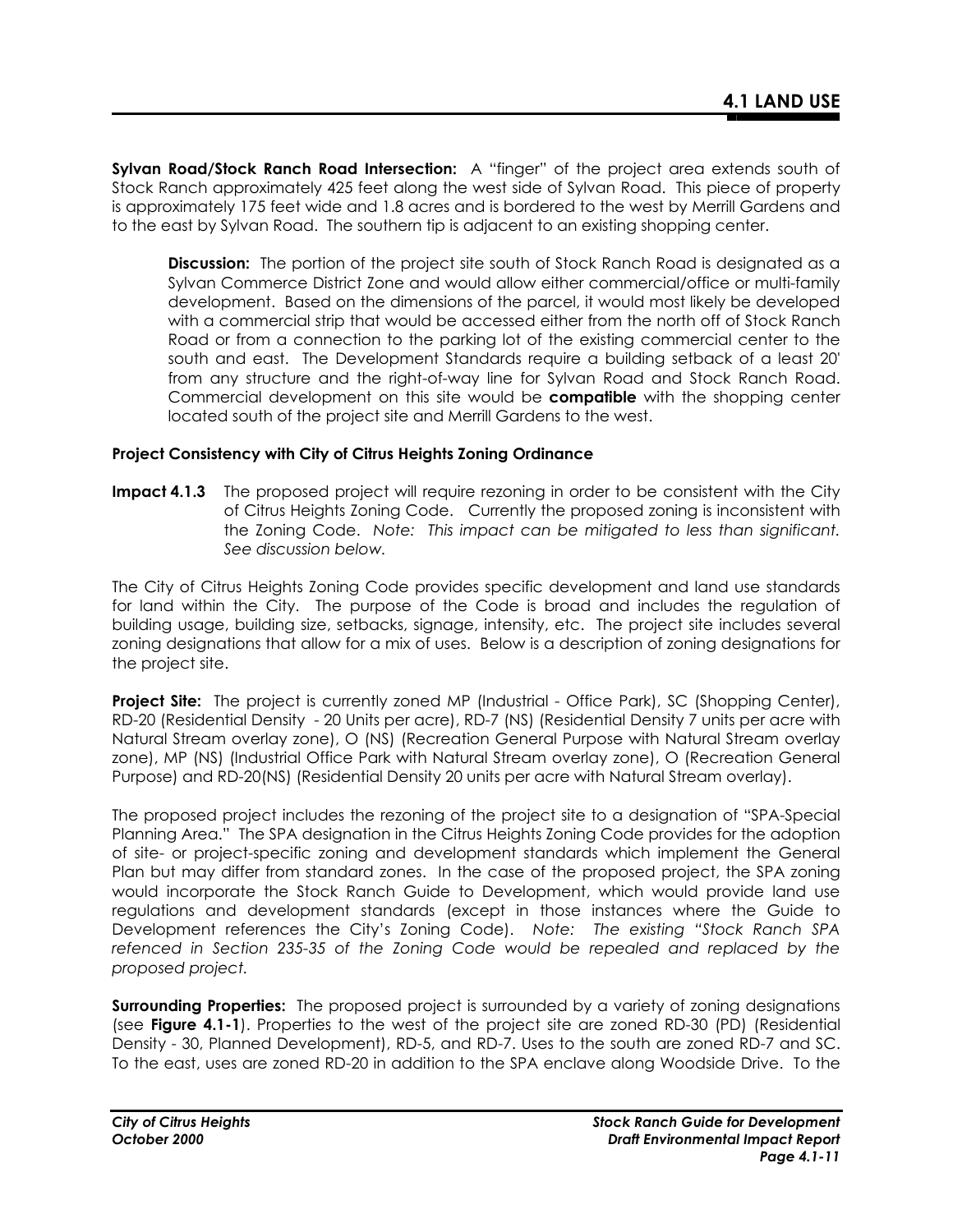northeast, uses are zoned RD-20 and RD-10. Residential densities would allow between 5 and 30 units per acre. The SPA zone is described below.

**Discussion:** The proposed "SPA" zoning will accommodate the proposed project by providing several zoning designations, including two—"Sylvan Commerce District zoning" and "residential cluster"—which are unique to this project.

Two parcels of land are designated as SPA/ General Comments in the Sylvan Commerce District. These are located in the southern portion of the site, along Stock Ranch Road, and contain 12 acres of land. The zoning allows for Sylvan Commerce Districtibility in land use to reflect the "market" at time of development. The site may be used for office, retail, or multi-family housing or any combination of those uses, contingent on approval by the City. Office and retail uses would be permitted to develop up to a FAR of 0.25, or nearly 131,000 square feet of retail or office uses. Multi-family housing would be permitted at the same standards currently allowed under the Draft General Plan for that area – nine to 20 units per acre.

**Residential Cluster** zone would be applied to residential development south of Arcade Creek. If cluster housing is pursued as an alternative, a maximum of 364 units may be developed at a gross density of approximately eight units to the acre (compared to a maximum of 216 single family units at a gross density of 5 units to the acre. This new category would permit preservation of significant amounts of the 43.2 acres for open space available for community uses such as walking, picnicking and nature study.

The proposed SPA would also redesignate several areas on the project site from the current MP zoning to residential development at eight units per acre.

Following the rezone to SPA and adoption of the Guide (which would be incorporated as part of the SPA proposal), the proposed uses will be **consistent** with City of Citrus Heights Zoning.

**Special Planning Area Land Use Zone:** The SPA zone regulates property that has unique environmental, historic, architectural, or other features that require special conditions not provided through the application of standard zone regulations.

The Citrus Heights Zoning Code (Article 3, Section 235-35) identifies the Stock Ranch Special Planning Area as an existing SPA Zone that is to be regulated according to the provisions of Title III (Regulations and Standards), Chapter 7 (Special Planning Area Development Standards). *Note: As discussed above, the proposed project would replace the existing Stock Ranch SPA with the proposed project.* 

The Sylvan Road - Woodside Drive Special Planning Area (SPA) is surrounded on three sides by the project site. The City Council's intent for this SPA is to allow development which will protect and preserve the creeks and floodplains in a natural condition, buffer future residents from commercial development to the south and from the traffic noise associated with Auburn Boulevard and Sylvan Road, provide for adequate circulation within the project site and adequate access to the major streets, encourage the establishment of a trail system and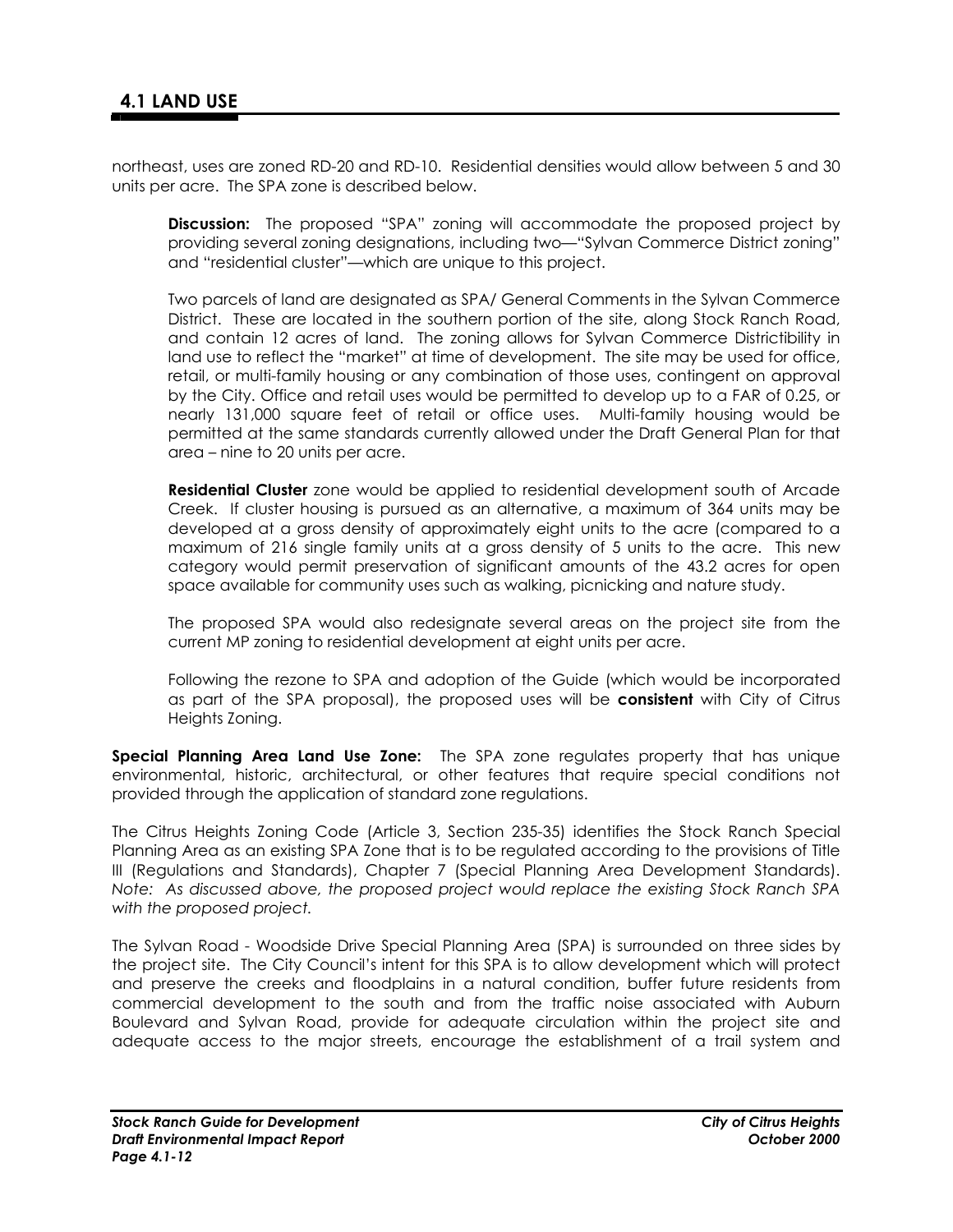preserve the residential character of this portion of the community by prohibiting the expansion of the commercial areas to the north and south into the area shown in Section 307-35.

Density in the Sylvan Road - Woodside Drive Special SPA is limited to 5 dwelling units per acre. Density in excess of 5 units may be approved by the Planning Commission as part of development plan approval for a portion of a development where corresponding areas are dedicated for the preservation of open space along natural streams, where there are significant groves of heritage or landmark trees, or in other environmentally sensitive areas.

**Discussion**: The proposed project includes zoning designations that will provide appropriate transitions between surrounding land uses. The Sylvan Road - Woodside Drive Special SPA is proposed to be surrounded by residential zoning (following rezone from MP to RD) which will allow development of residential uses proposed at a density of 8 units per acre. No commercial development is proposed adjacent to the SPA. Therefore, the project is **consistent** with surrounding SPA zoning.

#### **Physically Divide an Established Community**

**Impact 4.1.4** The proposed project would provide infill on the largest remaining vacant parcel in the City. No impact would occur relative to dividing the community.

The proposed project would provide infill on the largest vacant parcel remaining in the City of Citrus Heights. Uses proposed would provide transition and variation in residential land use as well as expand the variety of commercial offerings in the City. The project will result in **no impact** to this issue.

#### **Conflict with any applicable land use plan – Citrus Heights Draft General Plan**

**Impact 4.1.5** The proposed project is anticipated in the Draft General Plan and is consistent with applicable land use goals and policies contained in the plan. Therefore, no project conflicts would occur in association with the Draft General Plan.

The Draft City of Citrus Heights General Plan (June 2000) includes a Community Development Component that addresses future land uses throughout the City. The land area considered in the Guide is designated in the General Plan for three land uses: General Commercial, Low Density Residential (1 to 8 units per acre) and Open Space (refer to **Figure 4.12**). As shown on the Land Use Diagram, General Commercial uses are designated in two sites: one large site north of Arcade Creek and south of Auburn boulevard and the other site on the northwest corner of Stock Ranch and Sylvan Roads. Low Density Residential uses are shown south of Arcade Creek and north of Stock Ranch Road. Open Space uses are shown adjacent to Arcade Creek, east of Stock Ranch Road. Surrounding land uses designated on the Draft General Plan land use map (June, 2000) include Medium Density Residential, Public and General Commercial.

As previously noted, the plan has not been approved or adopted. As a result, modifications to the land use map may occur prior to adoption. The following discussion in provided to acknowledge the draft plan and anticipate potential land uses on the project site and surrounding areas: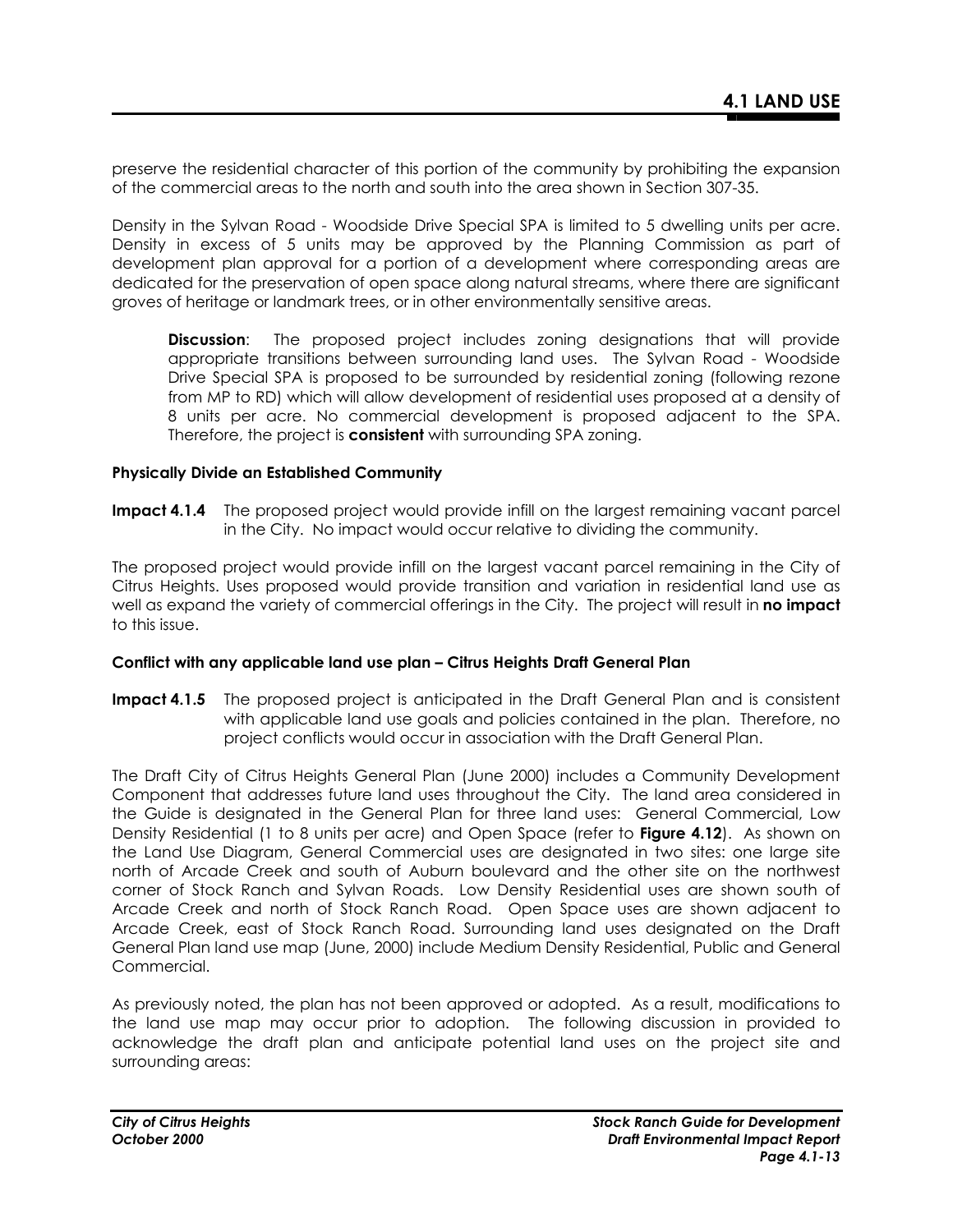## *Land Use - Goal 1: Ensure quality of development by establishing and maintaining an orderly land use pattern.*

Policies:

1.1 Development in the City shall occur as shown on *Map 1: Land Use Diagram* and *Table 3: Land Use Designations and Development Standards.*

> **Discussion:** The proposed project is an infill project on the largest remaining piece of vacant land in the City. One of the project's development objectives is to "Implement a comprehensive land use strategy that ensures that development occurs in a unified manner rather than as a series of independent, unrelated projects." Development of the proposed commercial and residential uses on the project site is consistent with this objective as well as with Goal 1 of the Draft General Plan. Further, the land uses proposed for the project site **are consistent**  with the Draft General Plan Land Use Map. However, the project would require an amendment to the Existing General Plan. In the event that the Draft General Plan is adopted prior to approval of the proposed project, the land use plan and development policies of the Stock Ranch Guide for Development will be **consistent** with and incorporated into the new General Plan, and the proposed amendment would not be necessary.

#### *Community Character and Identity - Goal 2: Preserve Citrus Heights' unique character and create a distinctive community identity.*

Policies:

- 2.1 Distinguish Citrus Heights from other communities through quality development that typifies the City's desired image.
- 2.4 Preserve individual neighborhoods and promote a prosperous business community.

**Discussion:** A development objective of Stock Ranch is to "Develop land uses that enhance the character of Citrus Heights and create a sense of place to uniquely distinguish the City." This objective in consistent with Goal 2 of the Draft General Plan. The project would support Goal 2 through development of the project site with sensitivity to the special features of the site (e.g. Arcade Creek) and the surrounding neighborhoods. The project includes open space (creek corridor, park), setbacks and landscaping to buffer on-site uses from surrounding neighborhoods. The project will provide additional housing, jobs, commercial and retail offerings as well as recreational activities that support Policy 2.1 and 2.4.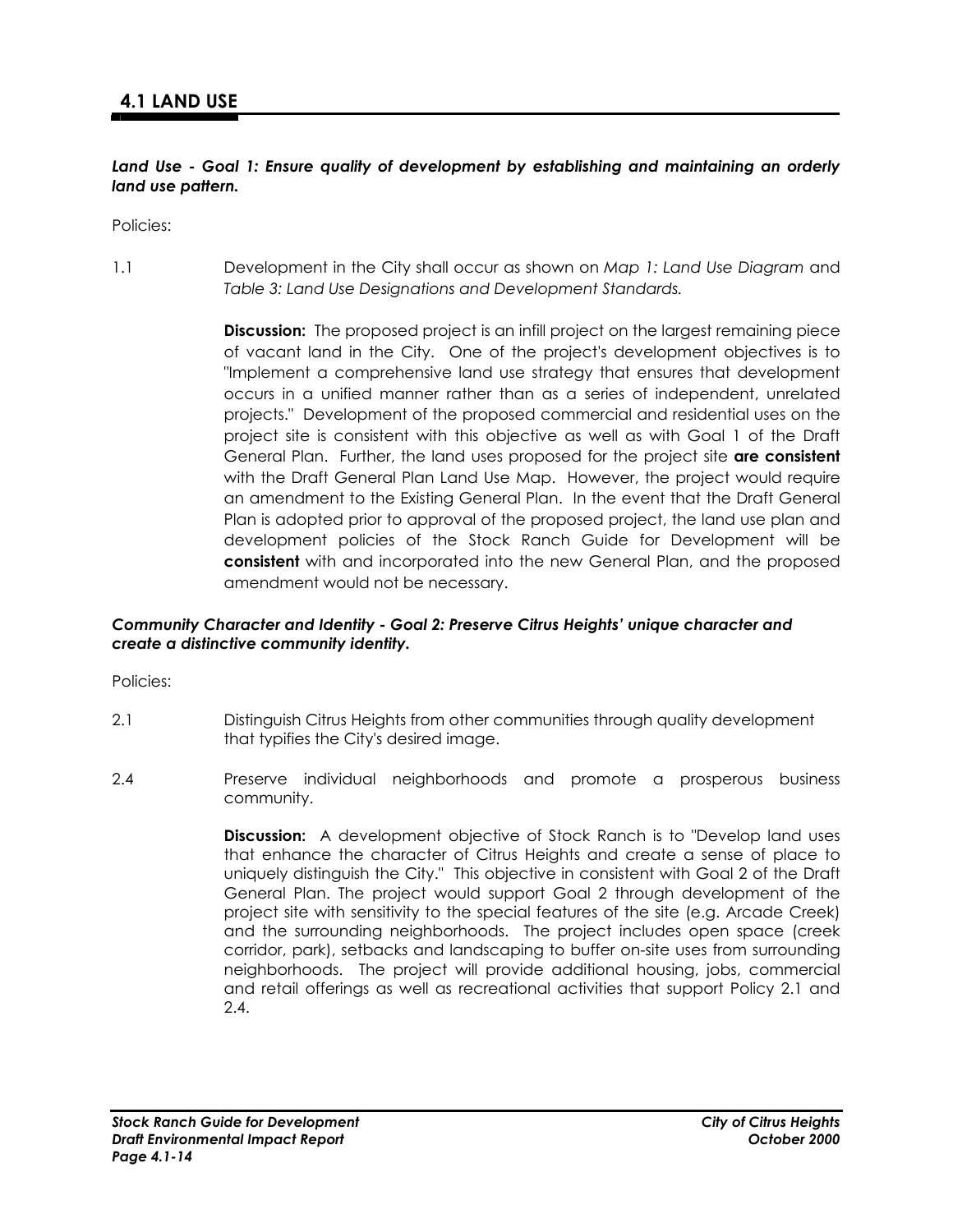## *Neighborhoods - Goal 4: Ensure that new development is compatible within its neighborhood*

Policies:

- 4.1 Require new residential development to maintain or enhance the positive characteristics of the surrounding neighborhood.
- 4.2 Ensure that decisions concerning land use and development are not detrimental to the positive character and identity of existing residential neighborhoods in Citrus Heights.
- 4.4 Provide opportunities for interested and affected parties to have input in proposed planning activities as early stage as possible.

**Discussion:** One of the project's objectives is to "Develop land uses that enhance existing neighborhoods and provide linkages from neighborhoods to uses within the project." This objective is consistent with Goal 4 of the Draft General Plan.

The project's land use plan depicts residential uses clustered around the Woodside Lane SPA. Proposed single-family residential densities are compatible with surrounding neighborhoods south and east of Stock Ranch Road. Open space, setbacks and landscape treatments are incorporated throughout the project. The Design Guidelines specify architecture, landscape, streetscape and signage that will enhance the visual quality and compatibility of the project with surrounding land uses. Therefore, the project is **consistent** with Goal 4 and supporting policies 4.1, and 4.2. Public workshops have been conducted allowing the public to provide input on the project **consistent** with Policy 4.4.

#### *Economic Development - Goal 17: Develop the Stock Ranch property with a mix of uses that enhance the City's economic base, are compatible with surrounding land uses, and are sensitive to natural resources.*

Policies:

17.1 Use a Sylvan Commerce Districtible planning approach for Stock Ranch to allow for a variety of uses and to respond to evolving market conditions and community needs.

Action:

- A. Prepare and adopt "A Guide for Development" of the Stock Ranch property.
- 17.2 Promote uses in Stock Ranch that can be economically supported, are financially feasible and self-sustaining, and maximize fiscal benefits to the City.
- 17.3 Promote development in Stock Ranch in a manner that creates an attractive, distinct, cohesive, high quality place. Features shall include: recognition of site